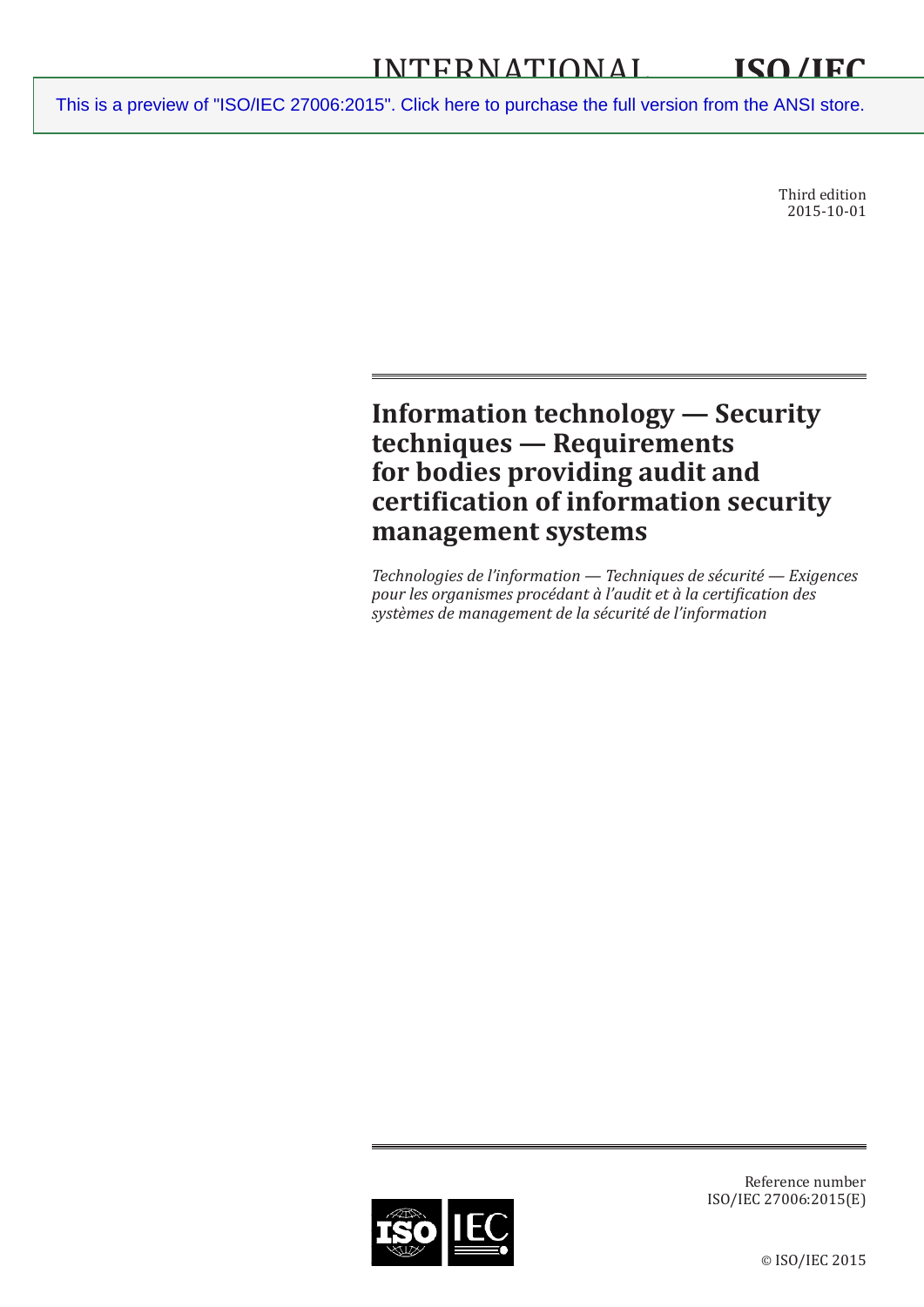

### © ISO/IEC 2015, Published in Switzerland

All rights reserved. Unless otherwise specified, no part of this publication may be reproduced or utilized otherwise in any form or by any means, electronic or mechanical, including photocopying, or posting on the internet or an intranet, without prior written permission. Permission can be requested from either ISO at the address below or ISO's member body in the country of the requester.

ISO copyright office Ch. de Blandonnet 8 • CP 401 CH-1214 Vernier, Geneva, Switzerland Tel. +41 22 749 01 11 Fax +41 22 749 09 47 copyright@iso.org www.iso.org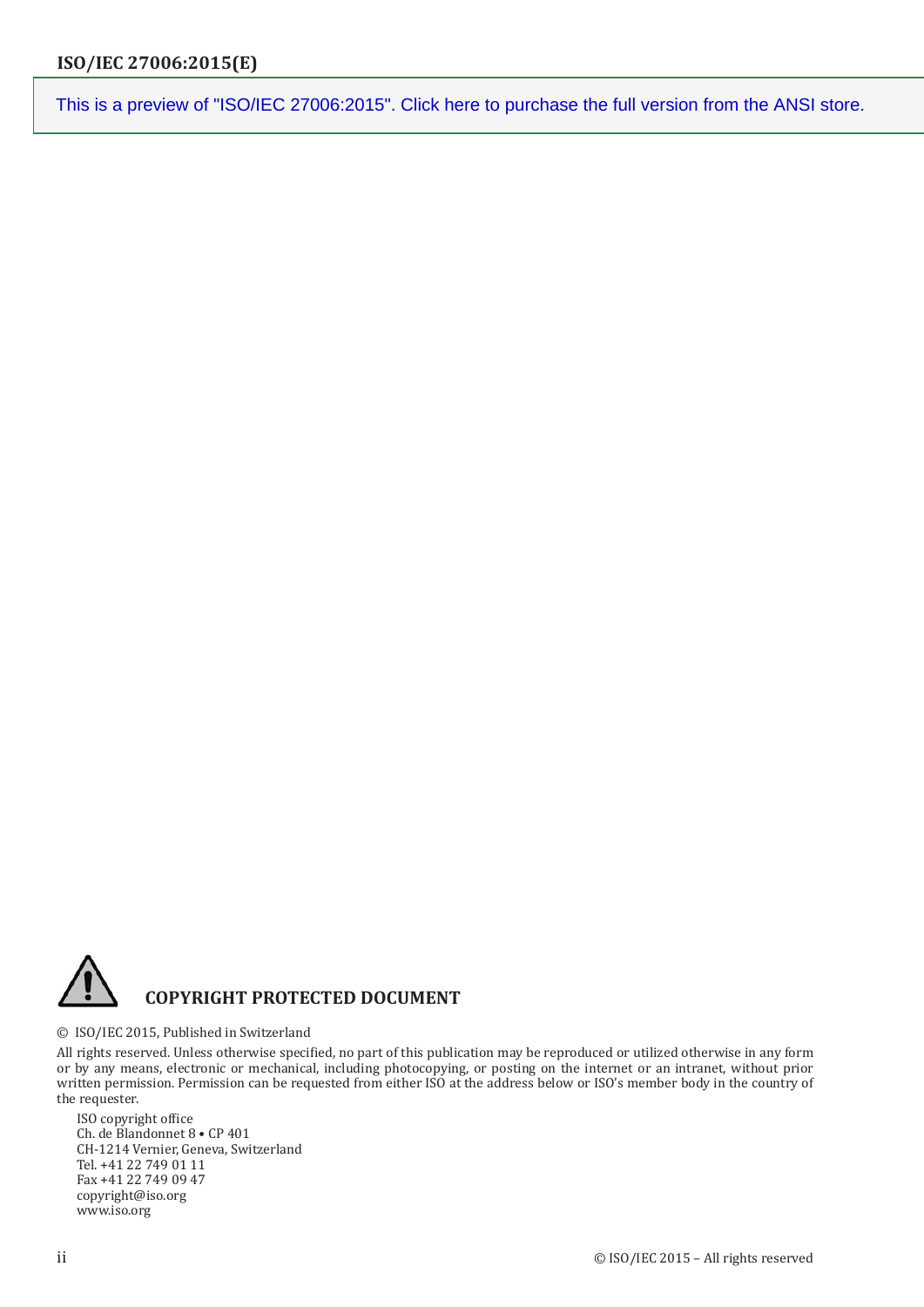| <b>Contents</b><br>Page |            |                                                                                                                                                                                                                                                                                                                                                                                         |  |
|-------------------------|------------|-----------------------------------------------------------------------------------------------------------------------------------------------------------------------------------------------------------------------------------------------------------------------------------------------------------------------------------------------------------------------------------------|--|
|                         |            |                                                                                                                                                                                                                                                                                                                                                                                         |  |
|                         |            |                                                                                                                                                                                                                                                                                                                                                                                         |  |
|                         |            |                                                                                                                                                                                                                                                                                                                                                                                         |  |
| 1                       |            | $\textbf{Scope} \texttt{} \texttt{} \texttt{} \texttt{} \texttt{} \texttt{} \texttt{} \texttt{} \texttt{} \texttt{} \texttt{} \texttt{} \texttt{} \texttt{} \texttt{} \texttt{} \texttt{} \texttt{} \texttt{} \texttt{} \texttt{} \texttt{} \texttt{} \texttt{} \texttt{} \texttt{} \texttt{} \texttt{} \texttt{} \texttt{} \texttt{} \texttt{} \texttt{} \texttt{} \texttt{} \texttt{$ |  |
| 2                       |            |                                                                                                                                                                                                                                                                                                                                                                                         |  |
| 3                       |            |                                                                                                                                                                                                                                                                                                                                                                                         |  |
| 4                       |            |                                                                                                                                                                                                                                                                                                                                                                                         |  |
| 5                       |            |                                                                                                                                                                                                                                                                                                                                                                                         |  |
|                         | 5.1        |                                                                                                                                                                                                                                                                                                                                                                                         |  |
|                         | 5.2        |                                                                                                                                                                                                                                                                                                                                                                                         |  |
|                         |            |                                                                                                                                                                                                                                                                                                                                                                                         |  |
|                         | 5.3        |                                                                                                                                                                                                                                                                                                                                                                                         |  |
| 6                       |            |                                                                                                                                                                                                                                                                                                                                                                                         |  |
| 7                       |            |                                                                                                                                                                                                                                                                                                                                                                                         |  |
|                         | 7.1        |                                                                                                                                                                                                                                                                                                                                                                                         |  |
|                         |            | 7.1.1 IS 7.1.1 General considerations <b>manufactures</b> and the set of the set of the set of the set of the set of the set of the set of the set of the set of the set of the set of the set of the set of the set of the set of                                                                                                                                                      |  |
|                         |            | 7.1.2                                                                                                                                                                                                                                                                                                                                                                                   |  |
|                         | 7.2        |                                                                                                                                                                                                                                                                                                                                                                                         |  |
|                         |            |                                                                                                                                                                                                                                                                                                                                                                                         |  |
|                         | 7.3        |                                                                                                                                                                                                                                                                                                                                                                                         |  |
|                         |            | IS 7.3 Using external auditors or external technical experts as part of the<br>7.3.1                                                                                                                                                                                                                                                                                                    |  |
|                         |            |                                                                                                                                                                                                                                                                                                                                                                                         |  |
|                         | 7.4<br>7.5 |                                                                                                                                                                                                                                                                                                                                                                                         |  |
|                         |            |                                                                                                                                                                                                                                                                                                                                                                                         |  |
| 8                       |            | Information requirements <b>Exercise Active</b> 8                                                                                                                                                                                                                                                                                                                                       |  |
|                         | 8.1<br>8.2 |                                                                                                                                                                                                                                                                                                                                                                                         |  |
|                         |            |                                                                                                                                                                                                                                                                                                                                                                                         |  |
|                         | 8.3        |                                                                                                                                                                                                                                                                                                                                                                                         |  |
|                         | 8.4        |                                                                                                                                                                                                                                                                                                                                                                                         |  |
|                         |            |                                                                                                                                                                                                                                                                                                                                                                                         |  |
|                         | 8.5        |                                                                                                                                                                                                                                                                                                                                                                                         |  |
| 9                       |            |                                                                                                                                                                                                                                                                                                                                                                                         |  |
|                         | 9.1        |                                                                                                                                                                                                                                                                                                                                                                                         |  |
|                         |            | 9.1.1                                                                                                                                                                                                                                                                                                                                                                                   |  |
|                         |            | 9.1.2                                                                                                                                                                                                                                                                                                                                                                                   |  |
|                         |            | 9.1.3                                                                                                                                                                                                                                                                                                                                                                                   |  |
|                         |            | 9.1.4<br>9.1.5<br>Multi-site sampling 2000 million and the state of the sampling and the state of the sampling and the state of the sampling $10$                                                                                                                                                                                                                                       |  |
|                         |            | 9.1.6                                                                                                                                                                                                                                                                                                                                                                                   |  |
|                         | 9.2        |                                                                                                                                                                                                                                                                                                                                                                                         |  |
|                         |            | 9.2.1                                                                                                                                                                                                                                                                                                                                                                                   |  |
|                         |            | 9.2.2                                                                                                                                                                                                                                                                                                                                                                                   |  |
|                         |            | 9.2.3                                                                                                                                                                                                                                                                                                                                                                                   |  |
|                         | 9.3        |                                                                                                                                                                                                                                                                                                                                                                                         |  |
|                         |            | 9.3.1                                                                                                                                                                                                                                                                                                                                                                                   |  |
|                         | 9.4        | 9.4.1                                                                                                                                                                                                                                                                                                                                                                                   |  |
|                         |            | 9.4.2                                                                                                                                                                                                                                                                                                                                                                                   |  |
|                         |            | 9.4.3                                                                                                                                                                                                                                                                                                                                                                                   |  |
|                         | 9.5        |                                                                                                                                                                                                                                                                                                                                                                                         |  |
|                         |            | 9.5.1                                                                                                                                                                                                                                                                                                                                                                                   |  |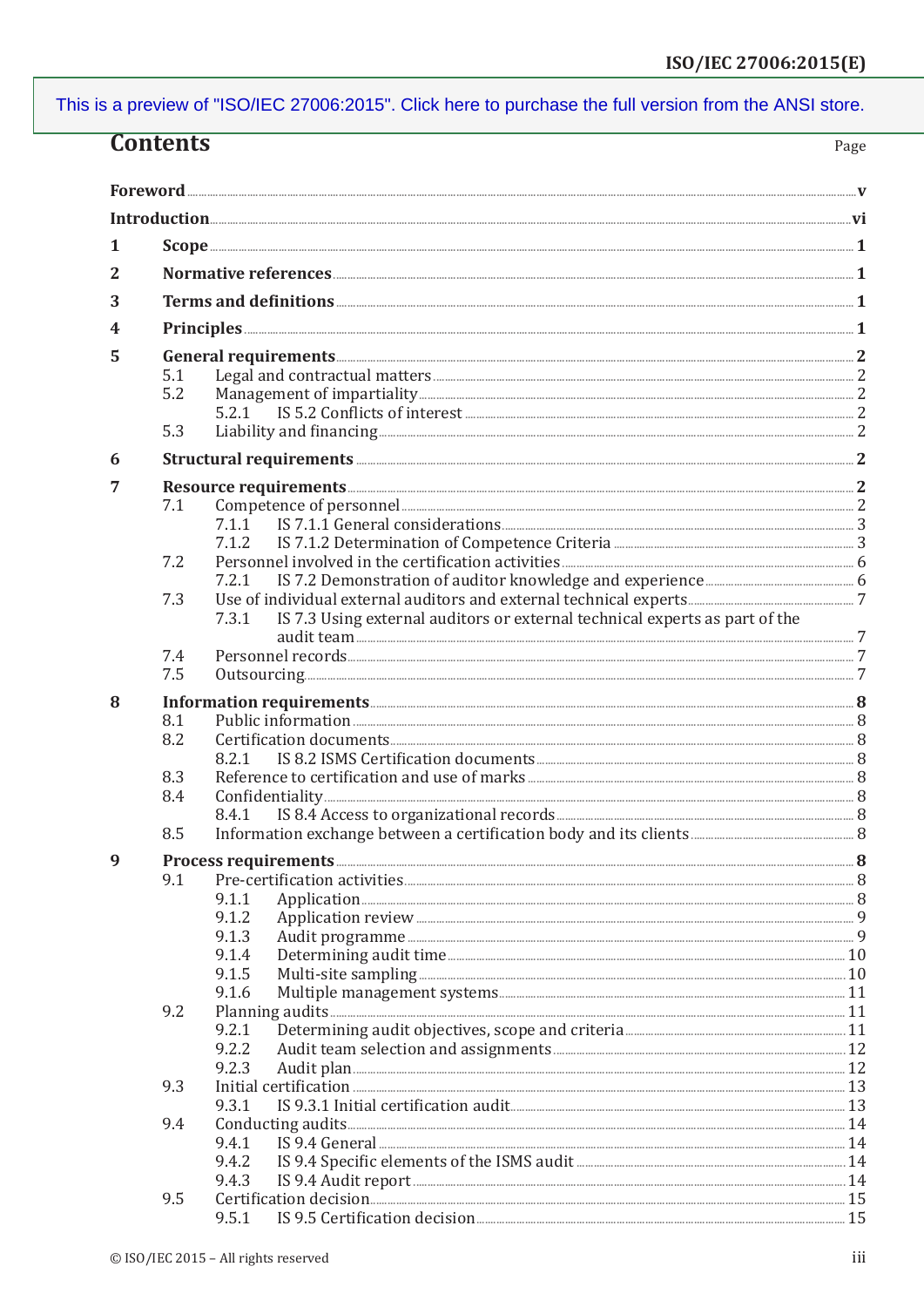#### This is a preview of "ISO/IEC 27006:2015". Click here to purchase the full version from the ANSI store. 9.6 9.6.1 9.6.2 9.6.3 9.6.4 Special audits 27 9.6.5 9.7 9.8  $9.8.1$ 9.9  $10$ Management system requirements for certification bodies **manufacturers** 17  $10.1$ Options.... 10.2 10.3 Annex C (informative) Methods for audit time calculations **Entity of the Strategier C** (informative) 25 Annex D (informative) Guidance for review of implemented ISO/IEC 27001:2013, Annex A controls 28 .35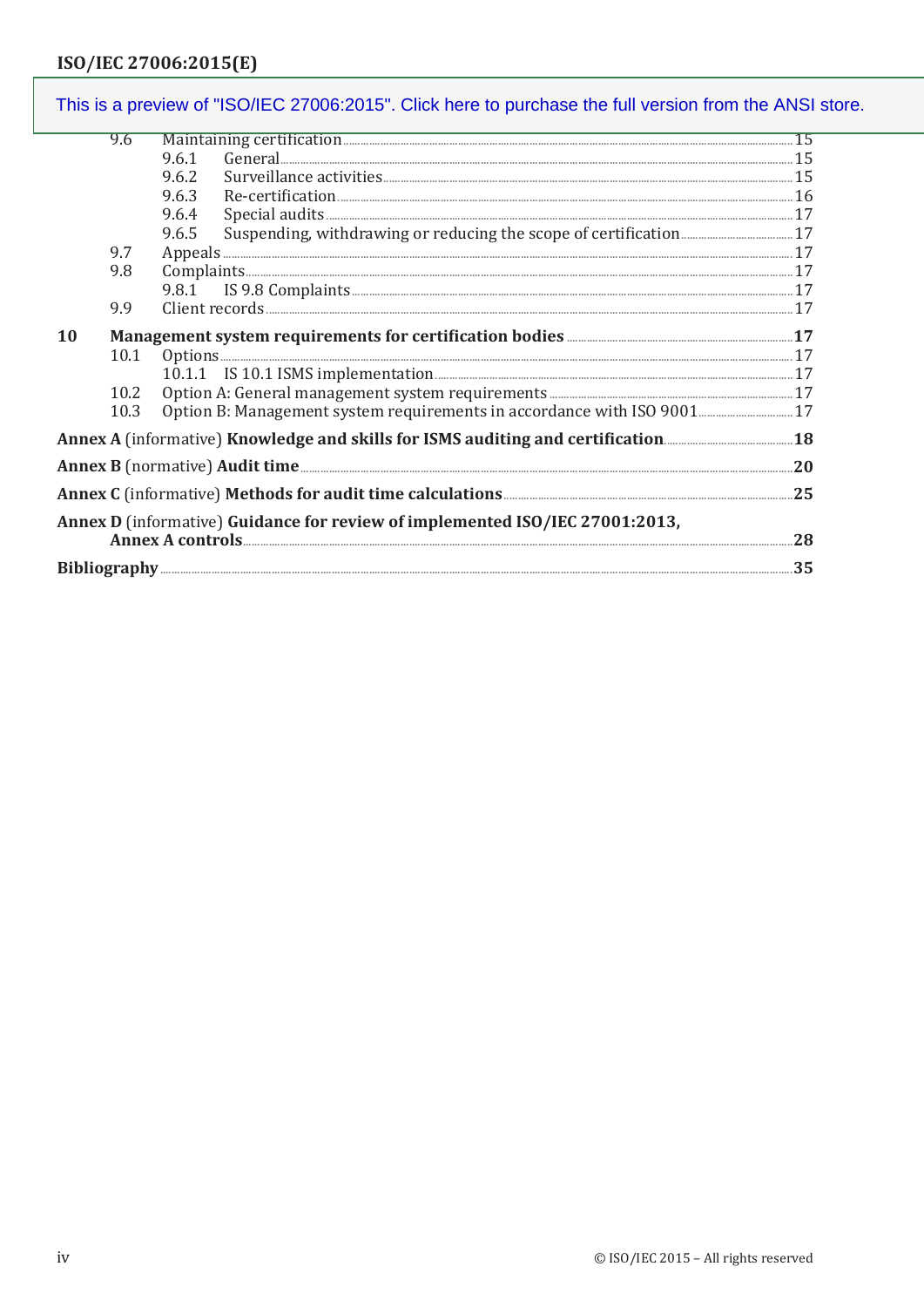### **Foreword**

ISO (the International Organization for Standardization) and IEC (the International Electrotechnical Commission) form the specialized system for worldwide standardization. National bodies that are members of ISO or IEC participate in the development of International Standards through technical committees established by the respective organization to deal with particular fields of technical activity. ISO and IEC technical committees collaborate in fields of mutual interest. Other international organizations, governmental and non-governmental, in liaison with ISO and IEC, also take part in the work. In the field of information technology, ISO and IEC have established a joint technical committee, ISO/IEC JTC 1.

The procedures used to develop this document and those intended for its further maintenance are described in the ISO/IEC Directives, Part 1. In particular the different approval criteria needed for the different types of document should be noted. This document was drafted in accordance with the editorial rules of the ISO/IEC Directives, Part 2 (see [www.iso.org/directives](http://www.iso.org/directives)).

Attention is drawn to the possibility that some of the elements of this document may be the subject of patent rights. ISO and IEC shall not be held responsible for identifying any or all such patent rights. Details of any patent rights identified during the development of the document will be in the Introduction and/or on the ISO list of patent declarations received (see [www.iso.org/patents\)](http://www.iso.org/patents).

Any trade name used in this document is information given for the convenience of users and does not constitute an endorsement.

For an explanation on the meaning of ISO specific terms and expressions related to conformity assessment, as well as information about ISO's adherence to the WTO principles in the Technical Barriers to Trade (TBT) see the following URL: [Foreword - Supplementary information](http://www.iso.org/iso/home/standards_development/resources-for-technical-work/foreword.htm)

The committee responsible for this document is ISO/IEC JTC 1, *Information technology*, SC 27, *IT Security techniques*.

ISO/IEC 27006 was prepared by the Joint Technical Committee ISO/IEC JTC 1, *Information technology*, Subcommittee SC 27, *IT Security techniques*.

This third edition cancels and replaces the second edition (ISO/IEC 27006:2011), which has been technically revised.